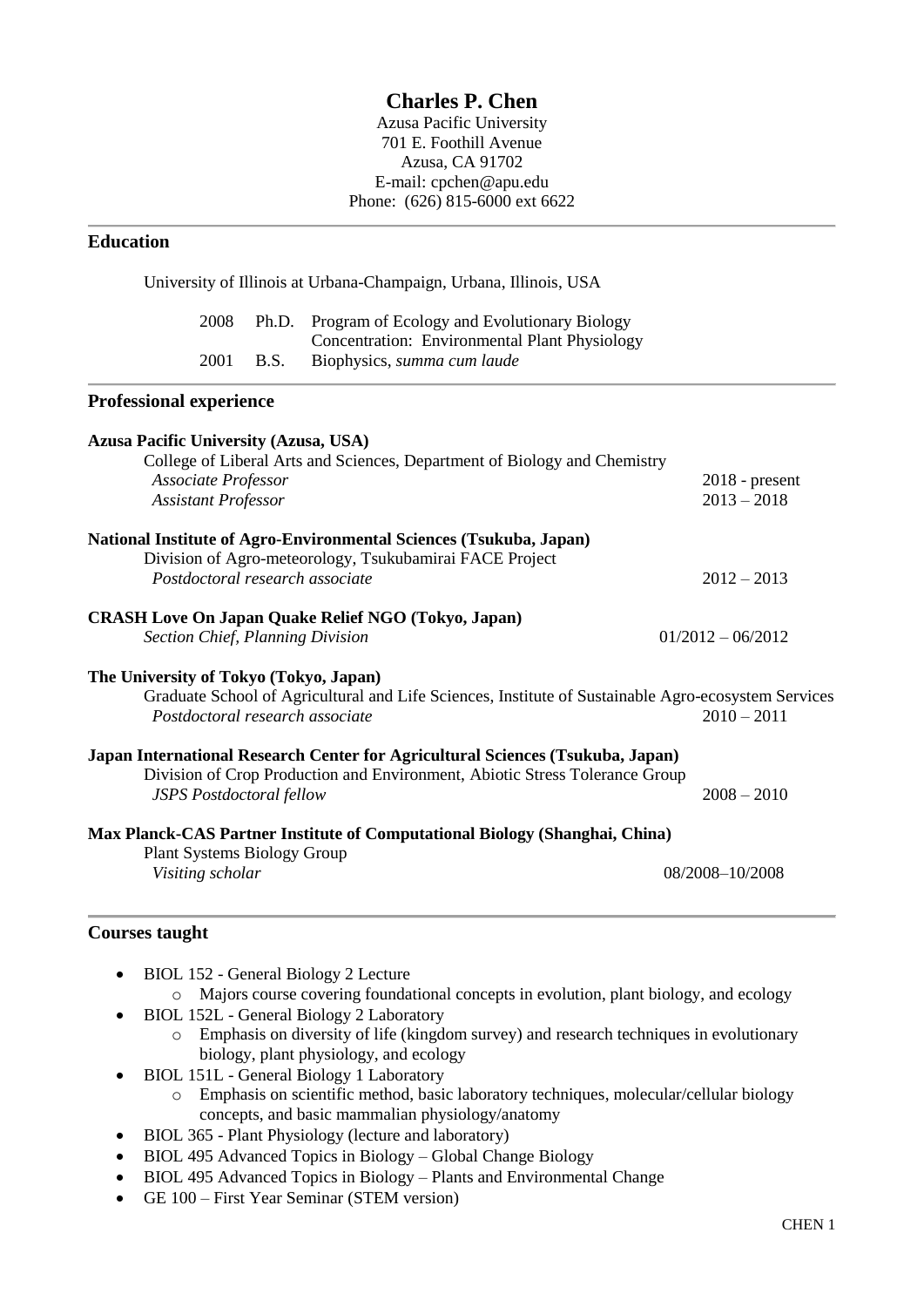o GE course for freshmen in STEM majors, designed to equip students with strategies to succeed and thrive in college as a STEM major, to think and communicate like a scientist, and to develop information literacy skills.

## **Research interests**

Over the past two centuries, the human population on earth has been rapidly increasing and there has been a continual need to increase food production. However, at the same time, we are faced with an increasing frequency of abiotic stresses and various aspects of global change which threaten a decrease in crop yields. In order to ensure food security for the near future, it is essential that we develop crops which are tolerant to environmental stresses. For this reason, I am interested in studying the ecophysiological response of crop and native plant species to global change (e.g. rising  $[CO_2]$ , air pollution or other changing environmental factors), especially in relation to photosynthesis. I employ a variety of approaches, including ecophysiological measurements in the field or under controlled conditions, biochemical assays, computer modeling, and remote sensing techniques.

My dissertation work focused on characterizing the induction of leaf-level heterogeneity in photosynthesis under exposure to O3, analyzing the spatial heterogeneity via remote sensing methods and assessing its implications for current biochemical models of photosynthesis. After graduation, I conducted postdoctoral research in Japan, investigating genetic variability and mechanisms of the physiological response of rice plants (*Oryza sativa)* to elevated [O3], [CO2], and nitrogen availability. Currently, I am conducting research with undergraduate students investigating the trade-off between water use-efficiency and photoprotection in native Californian plant species, as well as participating in an ongoing collaboration with colleagues at the Institute for Agro-Environmental Sciences in Japan studying intraspecific responses of rice plants to elevated  $[CO<sub>2</sub>]$  and other environmental factors.

#### **Peer-reviewed academic publications**

- Sakai, H., Cheng, W., **Chen, C.P.**, and T. Hasegawa (2022). Short-term high nighttime temperatures pose an emerging risk to rice yields. *Agricultural and Forest Meteorology* **314**: 108779
- Ikawa, H., Kuwagata, T., Haginoya, S., Ishigooka, Y., Ono, K., Maruyama, A., Sakai, H., Fukuoka, M., Yoshimoto, M., Ishida, S., **Chen, C.P.**, Hasegawa, T., and T. Watanabe (2021). Heat-mitigation effects of irrigated rice‑paddy fields under changing atmospheric carbon dioxide based on a coupled atmosphere and crop energy‑balance model. *Boundary-Layer Meteorology* **179:** 447–476.
- Ikawa, H., Sakai, H., **Chen, C. P.**, Soong, T. H., Yonemura, S., Taniguchi, Y., Yoshimoto, M., Tokida, T., Zhang, G., Kuwagata, T., Nakamura, H., Avenson, T., and Hasegawa, T. (2019). High mesophyll conductance in the high-yielding rice cultivar Takanari quantified with the combined gas exchange and chlorophyll fluorescence measurements under free-air CO<sub>2</sub> enrichment. *Plant Production Science*, **22**: 395-406.
- Hasegawa, T., Sakai, H., Tokida, T., Usui, Y., Nakamura, H., Wakatsuki, H**., Chen, C. P.**, Ikawa, H., Zhang, G., Nakano, H., Matsushima, M. Y., & Hayashi, K. (2019). A high-yielding rice cultivar "Takanari" shows no N constraints on  $CO<sub>2</sub>$  fertilization. *Frontiers in Plant Science* 10: 361.
- Ikawa, H., **Chen, C.P.**, Sikma, M., Yoshimoto, M., Sakai, H., Tokida, T., et al. (2018) Increasing canopy photosynthesis in rice can be achieved without a large increase in water use—A model based on free-air CO<sup>2</sup> enrichment. *Global Change Biology* 24: 1321-1341.
- Oikawa, S., Ehara, H., Koyama, M., Hirose, T., Hikosaka, K., **Chen, C.P.**, Nakamura, H., Sakai, H., Tokida, T., Usui, Y., and T. Hasegawa (2017). Nitrogen resorption in senescing leaf blades of rice exposed to Free-Air CO<sup>2</sup> Enrichment (FACE) under different N fertilization levels. *Plant and Soil* **418**: 231- 240.
- Muryono, M., **Chen, C.P.**, Sakai, H., Tokida, T., Hasegawa, T., Usui, Y., Nakamura, H., and K. Hikosaka (2017). Nitrogen distribution in leaf canopies of a high-yielding rice (Oryza sativa L.) cultivar Takanari. *Crop Science* **57**: 2080-2088.
- **Chen, C.P.**, Sakai, H., Tokida, T., Usui, Y., Nakamura, H., and T. Hasegawa (2014).Do the rich always become richer? Characterizing the leaf physiological response of the high-yielding rice cultivar Takanari to free-air CO<sub>2</sub> enrichment. *Plant and Cell Physiology* **55**:381-391.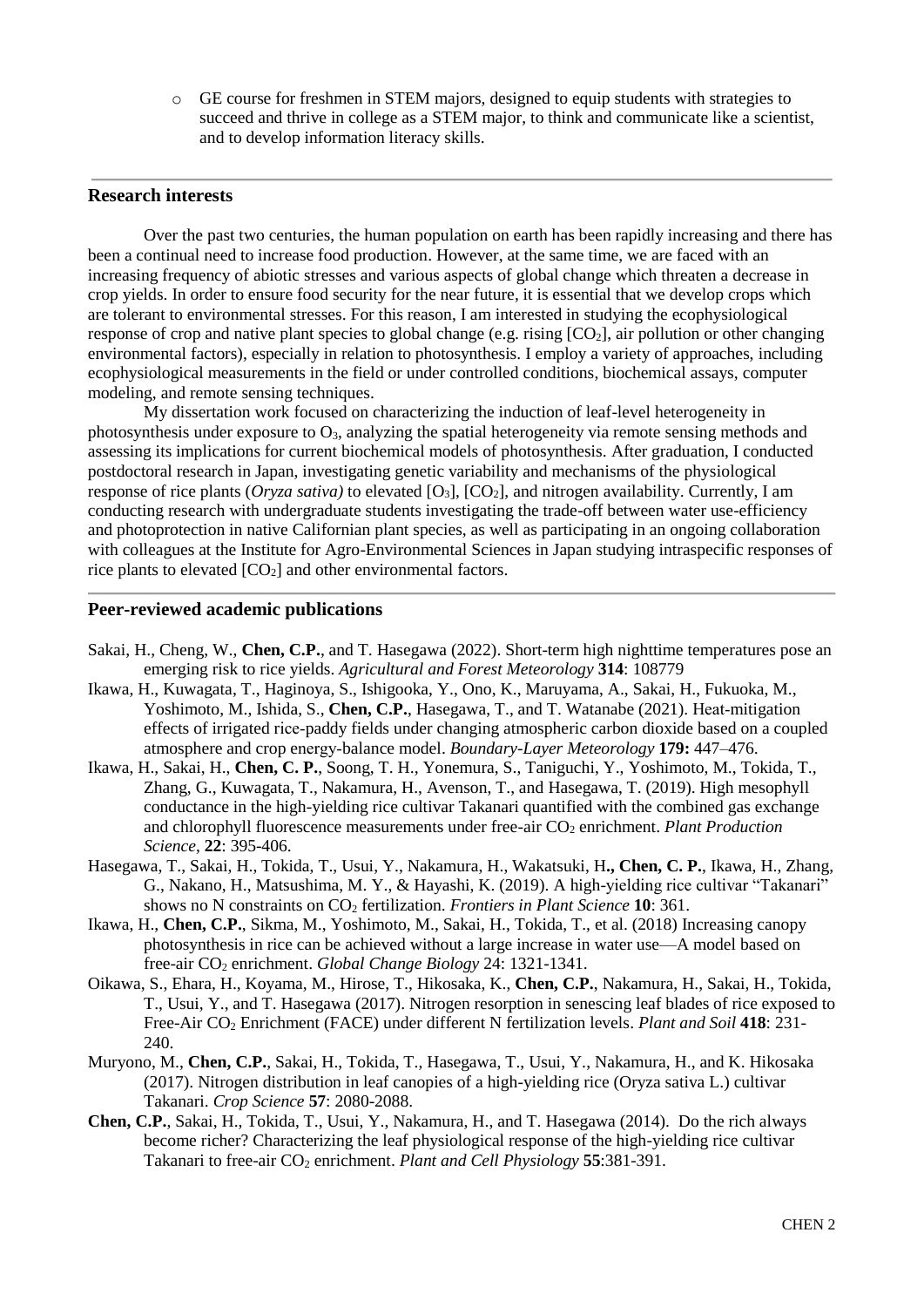- Wang, Y.X., Yang, L.X., Kobayashi, K., Zhu, J.G., **Chen, C.P.**, Yang, K.F., Tang., H.Y., and Y.L. Wang (2012). Investigations on spikelet formation in hybrid rice as affected by elevated tropospheric ozone concentration in China. *Agriculture, Ecosystems & Environment* **150**:63-71.
- **Chen, C.P.**, Frei, M., Tanaka, J.P., Kohno, Y., and M. Wissuwa (2012). Tropospheric ozone poses a rising threat to yield stability in rice: Tolerance mechanisms and underlying genetic factors. *Genes, Genomes, Genomics* **6**:8-15.
- Nouchi, I., Hayashi, K., Hiradate, S., Ishikawa, S., Fukuoka, M., **Chen, C.P.**, and K. Kobayashi (2012). Overcoming the difficulties in collecting apoplastic fluid from rice leaves by the infiltrationcentrifugation method. *Plant and Cell Physiology*, **53**:1659-1668.
- Frei, M., Wissuwa, M., Tanaka, J.P., **Chen, C.P.**, Südekum, K.-H., and Y. Kohno (2012). Leaf ascorbic acid level – Is it really important for ozone tolerance in rice? *Plant Physiology and Biochemistry*, **59**:63- 70.
- **Chen, C.P.**, Frei, M., and M. Wissuwa (2011). The *OzT8* locus in rice protects leaf carbon assimilation rate and photosynthetic capacity under ozone stress. *Plant, Cell and Environment* **34**:1141-1149.
- Frei, M., Tanaka J.P., **Chen, C.P.**, and M. Wissuwa (2010). Mechanisms of ozone tolerance in rice: characterization of two QTLs affecting leaf bronzing by gene expression profiling and biochemical analyses. *Journal of Experimental Botany*, **61**:1405-1417*.*
- **Chen, C.P.**, Frank, T.D., and S.P. Long (2009). Is a short sharp shock equivalent to long-term punishment? Contrasting the spatial pattern of acute and chronic ozone damage to leaves via chlorophyll fluorescence imaging. *Plant Cell and Environment*, **32**:327-335.
- **Chen, C.P.**, Zhu, X.-G., and S.P. Long (2008). The effect of leaf-level spatial variability in photosynthetic capacity on biochemical parameter estimates using the Farquhar model: a theoretical approach. *Plant Physiology*, **148**:1148-1158.

## **Selected conference presentations and invited seminars (asterisks denote undergraduate co-authors)**

- **Chen, C.P.**, Gailey, T.\*, Soong, T.-H.\*, Sakai, H., Tokida, T., Usui, Y., & Hasegawa, T. (2020) Rice yield increases under combined elevated [CO2] and paddy warming are cultivar-specific. *Flash talk given at the 5th Japan-US Science Forum in Boston, hosted by the Japan Society for the Promotion of Science.*
- **Chen, C.P.**, Ikawa, H., Mellen, R.\*, Morales, K.Y.\*, Sakai, H., Tokida, Usui, Y., Nakamura, H. and T. Hasegawa. (2017) Towards the rice plant of the future: Leaf physiology of the rice cultivar Takanari under free-air elevated [CO2] and varying nitrogen supply. *Poster presentation given at the Japan-US JSPS Science Forum at Cambridge, MA*.
- Ikawa, H., **Chen, C. P.**, Sikma, M., Yoshimoto, M., Sakai, H., Tokida, T., Usui, Y., Nakamura, H., Ono, K., Maruyama, A., Watanabe, T., Kuwagata, T., & Hasegawa, T. (2017). Increasing canopy photosynthesis in rice can be achieved without a large increase in water use. *Poster given at the 2017 Kyoto Prize Workshop in Kyoto, Japan*.
- Hasegawa, T., Sakai, H., Tokida, T., Usui, Y., Nakamura, H, **Chen, C.P.**, Ikawa, H., and K. Hayashi. (2016) High-yielding rice cultivar 'Takanari' retains high yield response to Free-Air-CO<sub>2</sub> Enrichment under limited nitrogen supply. *Poster presentation given at the international FACEing the Future: Food Production and Ecosystems conference at Giessen, Germany.*
- **Chen, C.P.**, Ikawa, H., Mellen, R.\*, Morales, K.Y.\*, Sakai, H., Tokida, Usui, Y., Nakamura, H. and T. Hasegawa. (2016) Photosynthetic performance of the rice cultivar Takanari under free-air elevated [CO2] and nitrogen-deficient conditions. *Poster presentation at the annual meeting of the American Society of Plant Biologists, Austin, TX.*
- **Chen, C.P.** (2015) Rice cultivars show variable leaf-level responses to elevated  $[CO_2]$  and nitrogen limitation under free-air conditions. *Invited seminar given at the National Institute for Agroenvironmental Sciences in Tsukuba, Japan.*
- **Chen, C.P.**, Uehara, N., Sasaki, H., and K. Kobayashi. (2014) Accelerated leaf senescence in ozone-stressed rice is not modulated by nitrogen sink-source dynamics. *Presented at the 9th International Symposium on Air Pollution and Global Change in Monterey, USA.*
- **Chen, C.P.**, Sakai, H., Usui, Y., Tokida, T., Nakamura, H., and T. Hasegawa. (2013) Contrasting the leaf photosynthetic response of the rice cultivars Takanari and Koshihikari to elevated  $[CO<sub>2</sub>]$  under freeair conditions. *Invited seminar given at the National Institute for Agro-environmental Sciences in Tsukuba, Japan.*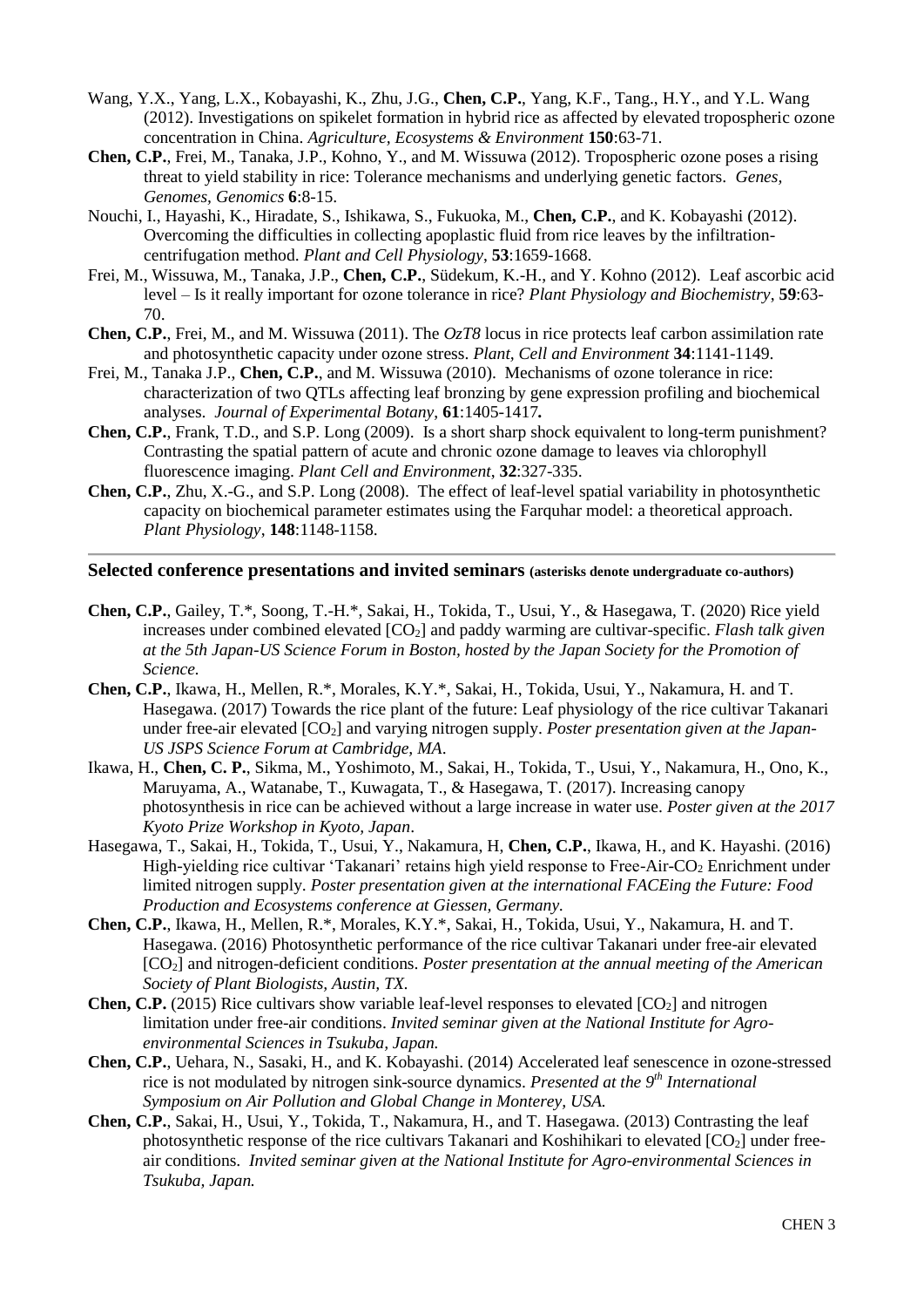- **Chen, C.P.**, Sakai, H., Usui, Y., Tokida, T., Nakamura, H., and T. Hasegawa. (2013) Intraspecific variation in rice leaf physiological responses to elevated [CO2]. *Invited presentation given at the annual meeting of the Japan Society for Soil Science and Plant Nutrition in Nagoya, Japan.*
- Hasegawa, T., **Chen, C.P.**, Sakai, H., Usui, Y., Tokida, T., and H. Nakamura. (2013) Response of rice productivity to free-air CO2 enrichment - Scope for improvement. *Presented at the 16th International Congress of Photosynthesis in St. Louis, USA*.
- **Chen, C.P.**, Sakai, H., Usui, Y., Tokida, T., Nakamura, H., and T. Hasegawa. (2013) Photosynthetic response of Takanari and Koshihikari rice cultivars under Free-Air CO<sup>2</sup> Enrichment. *Presented at the International Symposium for Agro-Meteorology in Kanazawa, Japan.*
- **Chen, C.P.** Crop responses to tropospheric ozone: mechanisms of ozone damage and tolerance in *Glycine max.* and *Oryza sativa*. (2012) *Invited seminar given at the National Institute for Agroenvironmental Sciences in Tsukuba, Japan.*
- **Chen, C.P.** (2010) Mechanisms of ozone damage and tolerance in *Glycine max.* and *Oryza sativa*, with particular reference to photosynthesis. *Invited seminar given at the University of Tokyo in Japan.*
- **Chen, C.P.**, Frei, M., and M. Wissuwa. (2010) The *OzT8* locus in rice protects leaf carbon assimilation rate and photosynthetic capacity under ozone stress. *Presented at the 15th International Congress of Photosynthesis in Beijing, China.*
- **Chen, C.P.** (2008) Introduction to chlorophyll *a* fluorescence: its theory and application. *Invited seminar given at the East China Normal University in Shanghai, China.*
- **Chen, C.P.**, Zhu, X.-G., and S.P. Long. (2008) Estimating spatial distributions of *Vc,max* and *Jmax* via a novel application of chlorophyll fluorescence imaging. *Presented as a poster at the Joint Annual Meeting of the American Society of Plant Biologists and the Sociedad Mexicana De Bioquimica Rama: Bioquimica y Biologia Molecular de Plantas in Merida, Mexico.*
- **Chen, C.P.**, Frank, T.D., and S.P. Long. (2005) Plants and tropospheric ozone are our model systems the correct ones? *Presented at the annual meeting of the American Society of Plant Biologists in Seattle, Washington.*
- **Chen, C.P.**, Frank, T.D., and S.P. Long. (2004) Chlorophyll *a* fluorescence and thermal imaging of leaflevel variation in photosynthetic responses to O3 exposure. *Presented at the 6th International Symposium on Air Pollution and Global Change in Tsukuba, Japan.*

## **Student presentations (asterisks denote undergraduate co-authors)**

- Aday, A.\*, Schricker, A.\*, Soong, T.-H.\*, Perry, J. M.\*, Mellen, R.\*, Morales, K.\*, & **Chen, C. P.** (2021). Effects of elevated  $[CO_2]$  and limited nitrogen supply on leaf physiology and biochemistry in the rice cultivar Koshihikari. *Oral presentation given at the Tri-beta District Convention at the US Air Force Academy in Colorado Springs, CO (virtual).*
- Gailey, T. N.\*, Soong, T.-H.\*, Sakai, H., Usui, Y., Tokida, T., Nakamura, H., Ikawa, H., Hasegawa, T., & **Chen, C. P.** (2021). Does paddy warming modulate elevated [CO<sub>2</sub>] effects on grain yield and biomass in rice plants? *Poster presentation given at the Tri-beta District Convention at the US Air Force Academy in Colorado Springs, CO (virtual).*
- Welge, C. J.\*, Paz, A. D.\*, & **Chen, C. P.** (2021). Comparison of NPQt values in sun-adapted and shadeadapted sunflower species. *Poster presentation given at the Tri-beta District Convention at the US Air Force Academy in Colorado Springs, CO (virtual).*
- Schricker, A. V.\*, Soong, T.-H.\*, Perry, J. M.\*, Ikawa, H., Sakai, H., & **Chen, C. P.** (2019). Contrasting leaf physiological responses of two rice (*Oryza sativa*) varieties grown under elevated [CO2] and limited soil nitrogen supply. *Poster presentation given at the Tri-beta District Convention at the University of San Francisco.*
- Vander Schuur, K.\*, Ikawa, H., Sakai, H., & **Chen, C. P.** (2019). Estimating leaf physiological parameters in a new high-yielding Oryza sativa variety during the vegetative and early reproductive growth stages. *Poster presentation given at the Tri-beta District Convention at the University of San Francisco.*
- Soong, T.-H.\*, Vander Schuur, K.\*, & **Chen, C. P.** (2018). Improved estimation of photosynthetic parameters of Sidalcea malviflora using gas exchange and chlorophyll fluorescence measurements. *Poster presentation given at the Tri-beta District Convention at Concordia University in Irvine, CA*.
- Perry, J. M.\*, Schricker, A. V.\*, & **Chen, C. P.** (2018). Comparison of Leaf Soluble Protein and Pigment Content in Two Rice Cultivars Grown Under Free-Air CO<sub>2</sub> Enrichment and Varying Nitrogen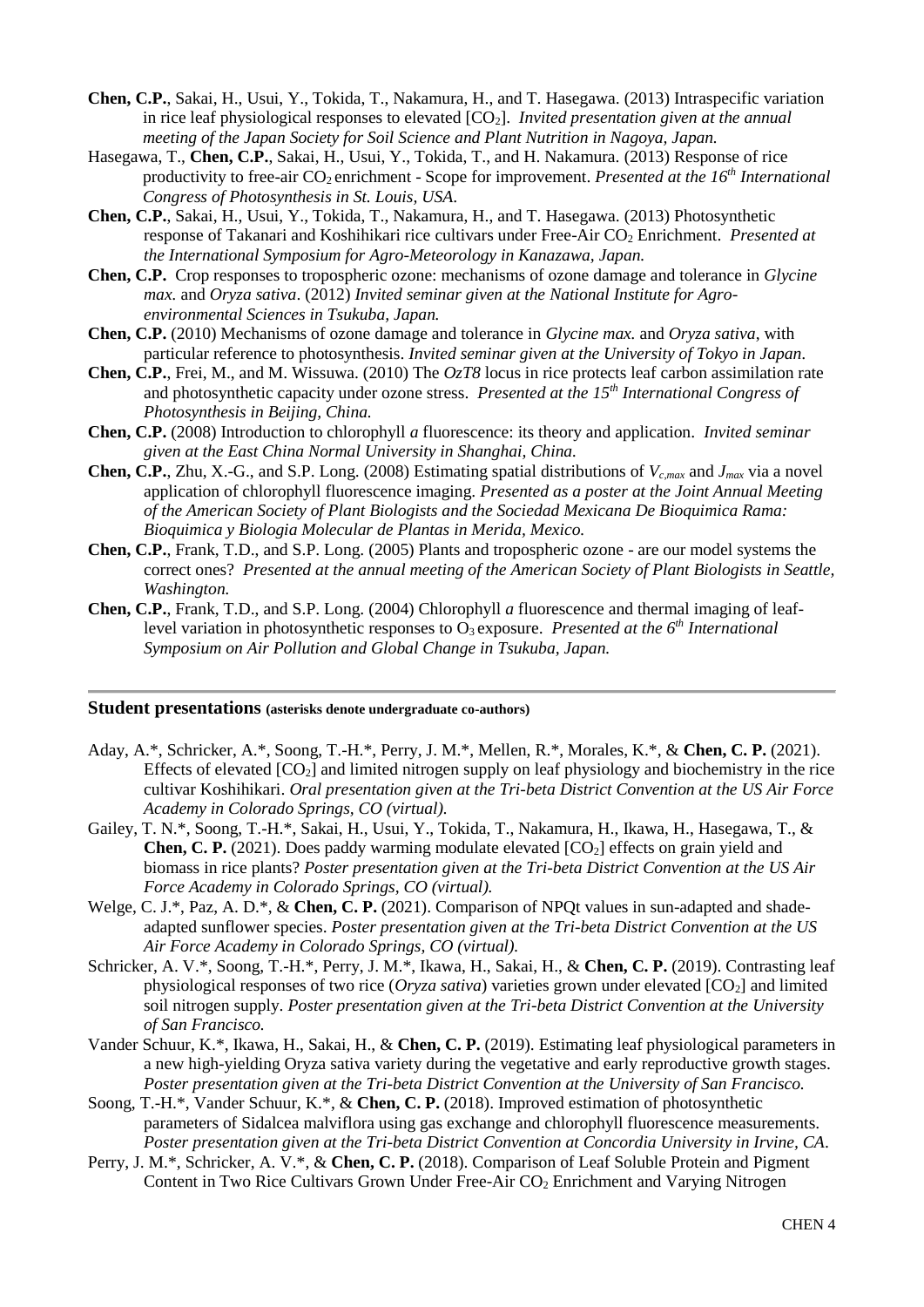Supply. *Poster presentation given at the American Society of Plant Biologists Western Meeting at Cal State Fullerton.*

- Morales, K. Y.\*, Mellen, R.\*, Ikawa, H., & **Chen, C. P.** (2016). The effect of elevated [CO<sub>2</sub>] and nitrogen deficiency on leaf and whole-plant morphological and physiological characteristics of rice grown under free-air paddy conditions. *Poster presentation given at the American Society of Plant Biologists Annual Meeting in Austin, TX.*
- Garnham, C. P.<sup>\*</sup> and **Chen, C.P.** (2016). How does rice flag leaf morphology respond to elevated  $[CO_2]$ concentration and soil-water warming? *Oral presentation given at the Tri-Beta National Convention*.
- Morales, K. Y.\* and **Chen, C.P.** (2016). The effect of elevated carbon dioxide concentration and nitrogen deficiency on morphological and physiological characteristics of rice grown under free-air paddy conditions. *Oral presentation given at the Tri-Beta District Convention at Cal Poly Pomona*.
- Mellen, R.\*, & **Chen, C. P.** (2015). Comparing the Biochemical Limitations to Photosynthesis Between Two Plant Species. *Poster presentation given at the Tri-Beta District Convention at Cal State Monterey Bay*.
- Morales, K. Y.\* & **Chen, C. P.** (2015). Comparison of Photosynthetic Rate, Chlorophyll Content, and Protein Concentration of Two Soybean Varieties Grown Under Ozone-stressed Conditions. *Poster presentation given at the Tri-Beta District Convention at Cal State Monterey Bay*.

## **Science and faith integration-related activities**

- Developed and incorporated elements of scholarly integration of science and faith into all the courses that I have taught at APU, and continue to revise the content on a yearly basis.
- Co-wrote the preface to an upcoming Japanese re-issue of The Language of God (provisional title) by Francis Collins, being published by Inochi no kotobasha (Word of Life publishing). Currently in the editorial process.
- Co-led a workshop in Japanese with Yuji Ishitsuka entitled "The relationship between science and theology" at the 2020 Equipper Conference, organized by the Japanese Christian Fellowship Network (JCFN). Updated the workshop with discussion questions and content about constructive ways in which scientists who are believers can uniquely contribute to their faith communities.
- Co-led a workshop in Japanese with Yuji Ishitsuka entitled "Can Science and Christianity Co-exist?" at the 2017 Equipper Conference, organized by JCFN.
- Developed and led a workshop in Japanese entitled "Creationism and evolution: perspectives from a Christian in science" at the 2014 and 2016 Equipper Conference, organized by JCFN.

## **Grants and funding**

*As the primary investigator*

- Azusa Pacific University, Faculty Research Council Grant (12/2021, \$6,000)
- Azusa Pacific University, Faculty Research Council Grant (12/2018, \$6,000)
- LI-COR Environmental Education Fund Grant (7/2017, \$500)
- Azusa Pacific University, Faculty Research Council Grant (12/2016, \$5,700)
- Azusa Pacific University, Faculty Research Council Grant (12/2014, \$4,700)
- LI-COR Environmental Education Fund Grant (4/2014, \$52,120)

*As mentor/advisor to undergraduate research students*

- American Society of Plant Biologists, Summer Undergraduate Research Fellowship o Karina Morales (3/2015, \$5,275)
- Beta Beta Biological Honor Society Research Grant
	- o Halina Liu (11/2021, \$500)
	- o Colin Welge (11/2020, \$500)
	- o Abbigael Aday (11/2019, \$464)
	- o Tik-Hang Soong (11/2017, \$525)
	- o Karina Morales (11/2014, \$400; 11/2015, \$950)
	- o Carolyn Garnham (11/2015, \$500)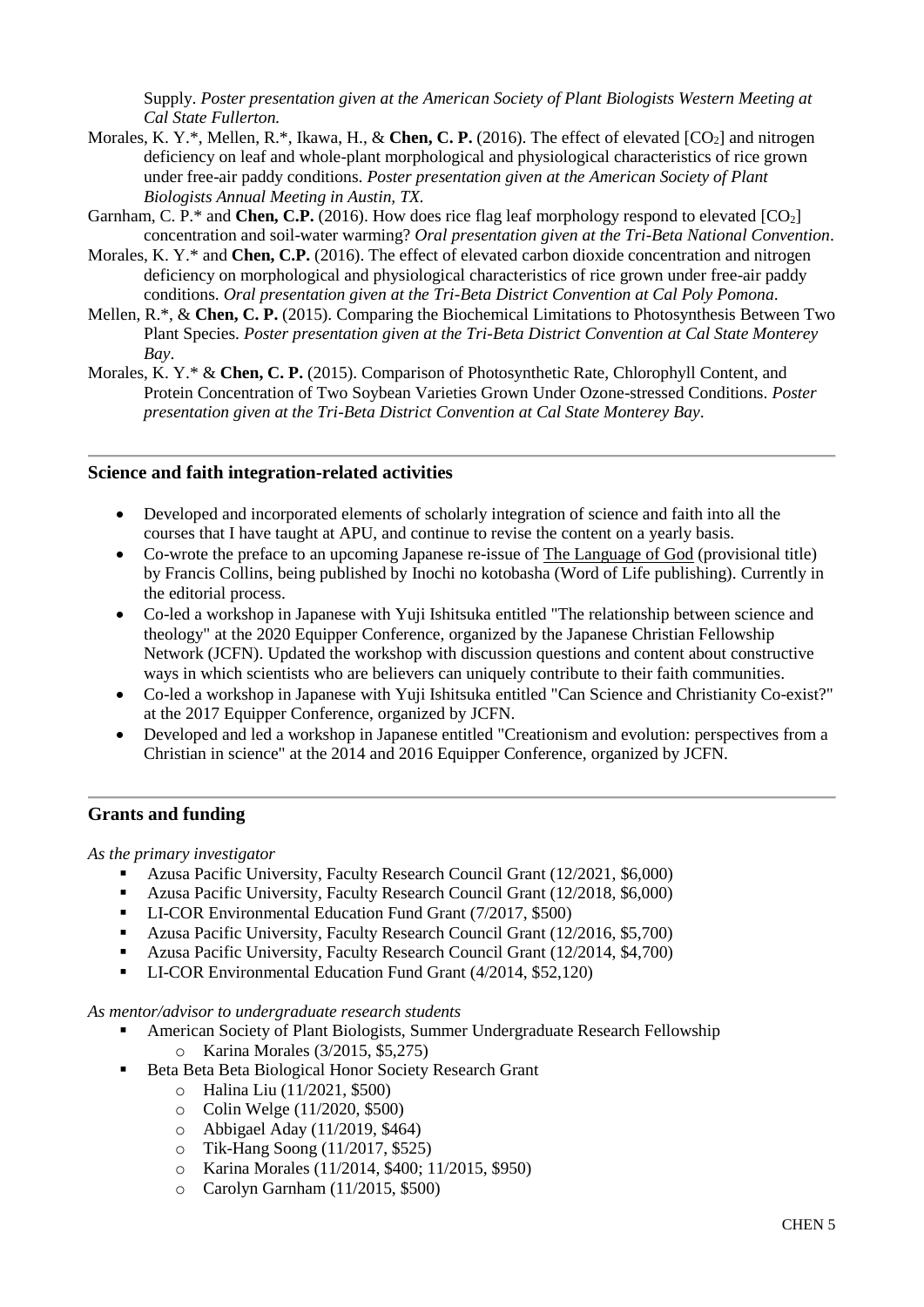- o Russell Mellen (11/2014, \$400)
- California Space Grant Consortium
	- o Tonhi Gailey (11/2020, \$1000)
	- Azusa Pacific University, CRIS STEM Research Fellowship
		- o Abigail Schricker (3/2018, \$500)
		- o Kayla Vander Schuur (3/2018, \$500)
		- o Tik-Hang Soong (5/2017, \$500)

## **Undergraduate research student mentoring**

- Halina Liu (2021-present)
- Fahed Sayegh (2021-present)
- Kayla Dinh (2021-present)
- Abbigael Aday (2018-2021)
- Tonhi Gailey (2019-2021)
- Colin Welge (2019-2021)
- Tik-Hang Brian Soong (2017-2019) Ph.D. student at University of Arizona (biochemistry)
- Abigail Schricker (2017-2019)
- Kayla Vander Schuur (2017-2019)
- John Matthew Perry (2016-2018) M.D. student at UCSD
- Carolyn Garnham (2015-2016)
- Caylee Craycroft (2015-2016)
- **•** Lindsay Namanny  $(2015-2016) M.A.$  student at Univ. of Oregon-Cascades (education)
- Karina Morales (2014-2016) Ph.D. candidate at Texas A&M (crop breeding)
- Russell Mellen (2014-2015) Ph.D. student at University of Florida (biomedical sciences)

## **Honors and awards**

#### *Post-graduate*

■ Japan Society for Promotion of Science Postdoctoral Fellowship (11/ 2008 – 11/ 2010)

## *Graduate*

- National Science Foundation, Graduate Research Fellowship (06/2003 05/2006)
- UIUC List of Teachers Ranked Excellent by Their Students (Fall 2006, Spring 2007)<br>■ Department of Energy Global Change Education Program Fellowship (2003, receive
- Department of Energy, Global Change Education Program Fellowship (2003, received but declined)
- UIUC Ecology Enhancement Fellow (08/2001 05/2003)

## **Professional associations and societies**

- **•** American Society of Plant Biologists  $(2002 \text{present})$
- **Emerging Scholars Network, Intervarsity USA (2006 present)**
- **•** International Society of Photosynthesis Research (2006 2010)

## **Service and activities**

- Azusa Pacific University
	- o Dept. of Biology and Chemistry
		- Curriculum Committee (2015 present)
		- Retention and Diversity Committee (2020 present)
		- **STEM Research Day planning committee** 
			- Oral session subcommittee lead (2020 present)
		- General Biology 1 Laboratory, lead lab instructor and coordinator (2016 2020)